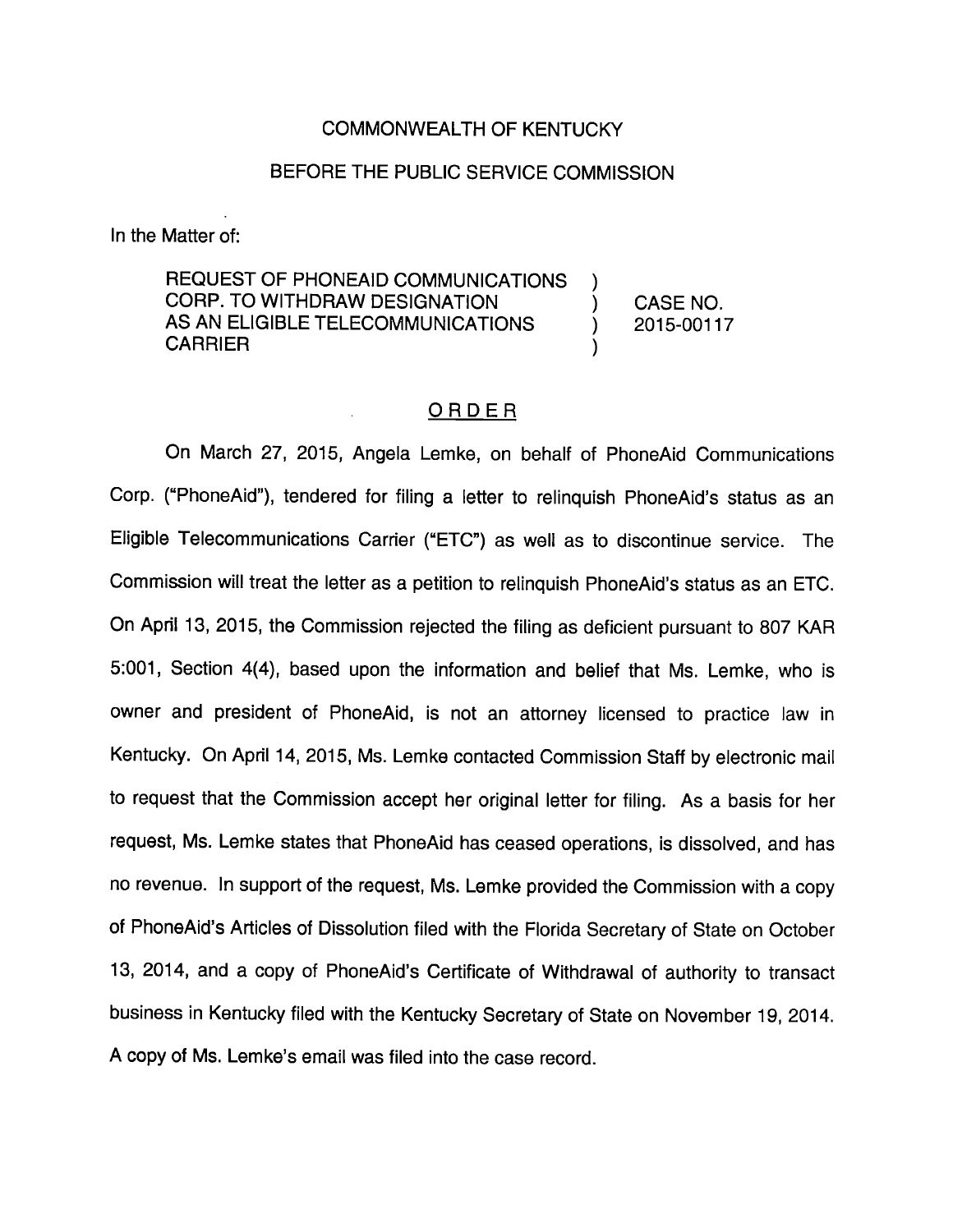As a threshold matter, the Commission finds that PhoneAld has failed to set forth good cause to deviate from the requirements of 807 KAR 5:001, Section 4(4). A corporation does not cease to exist simply because it is dissolved. While a corporation is legally dissolved once its articles of dissolution are filed with the Secretary of State, it maintains its corporate existence for the purpose of winding up and liquidating its business. See KRS 271B.14-050; Kash v. Lewis, 6 S.W.2d 1098 (Ky. 1928). The process of winding-up a corporation's business affairs includes collecting its assets, discharging liabilities, and doing "every other act necessary" to wind up the business. KRS 2718.14-050(1). In the instant matter, filing documents with the Commission to request relinquishment of PhoneAid's ETC designation is an act necessary to wind up the business.

No person may engage in the practice of law in Kentucky without first obtaining a license to practice.

> The practice of law is any service rendered involving legal knowledge or legal advice, whether of representation, counsel or advocacy in or out of court, rendered in respect to the rights, duties, obligations, liabilities, or business relations of one requiring the services. $<sup>1</sup>$ </sup>

It includes, as Kentucky's highest court held in Kentucky State Bar Association v. Henry

Vogt Machine Co., 416 S.W.2d 727 (Ky. 1967), the representation of a corporation

before a state administrative agency.

[A]ny attorney who is not licensed to practice in the State of Kentucky and who seeks to represent a client or employer before this Commission, must engage a member of the Kentucky Bar Association. It logically follows that if an

<sup>&</sup>lt;sup>1</sup> Kentucky Supreme Court Rule 3.020.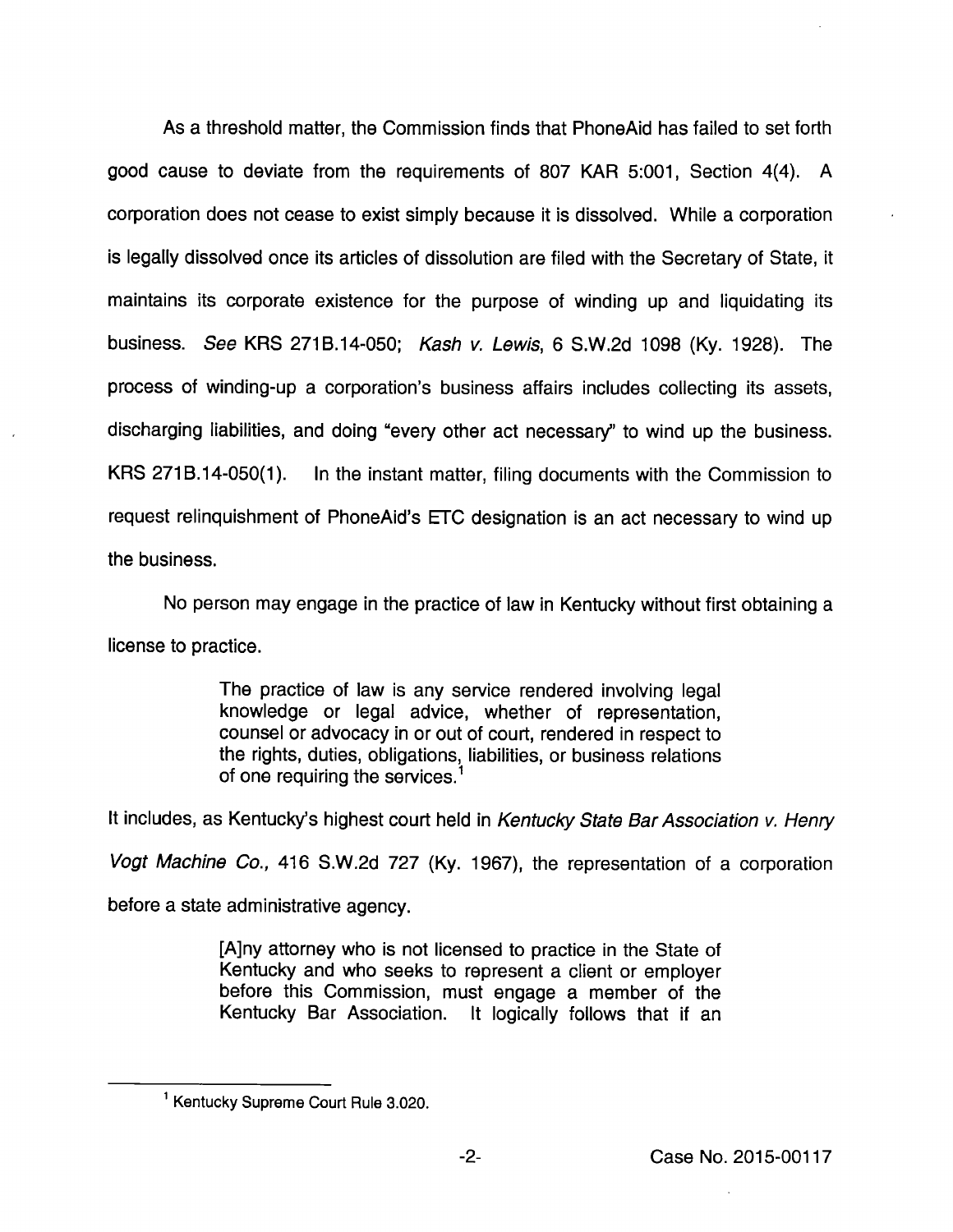unlicensed attorney may not represent a client before this Commission, neither may a layman. $<sup>2</sup>$ </sup>

Commission reguiations incorporate, at least in part, these sentiments. 807 KAR 5:001, Section 4(4), states in part: "A person shali not fiie a paper on behalf of another person, or otherwise represent another person, unless the person is an attorney licensed to practice law in Kentucky or an attorney who has complied with SCR 3.030(2)."

Based on the above, the Commission finds that PhoneAid's petition fails to comply with Kentucky law and cannot be accepted for filing. We further find that PhoneAid shouid be granted 15 days from the date of this Order to have an attorney iicensed to practice iaw in Kentucky fiie an entry of appearance in this case, if PhoneAid fails to have an attorney file a timely entry of appearance, this case will be dismissed without prejudice.

iT IS THEREFORE ORDERED that:

1. The petition of PhoneAid to reiinquish itsstatus as an ETC is rejected for filing.

2. Within 15 days of the date of this Order, PhoneAid shaii have an attorney fiie an entry of appearance. Faiiure to have an attorney fiie a timely entry of appearance will cause this case to be dismissed without prejudice and removed from the Commission's docket without further Order.

<sup>&</sup>lt;sup>2</sup> Administrative Case No. 249, Practice Before the Commission by Attorneys Non-Licensed in the Commonwealth of Kentucky (Ky. PSC June 15, 1981) at 2.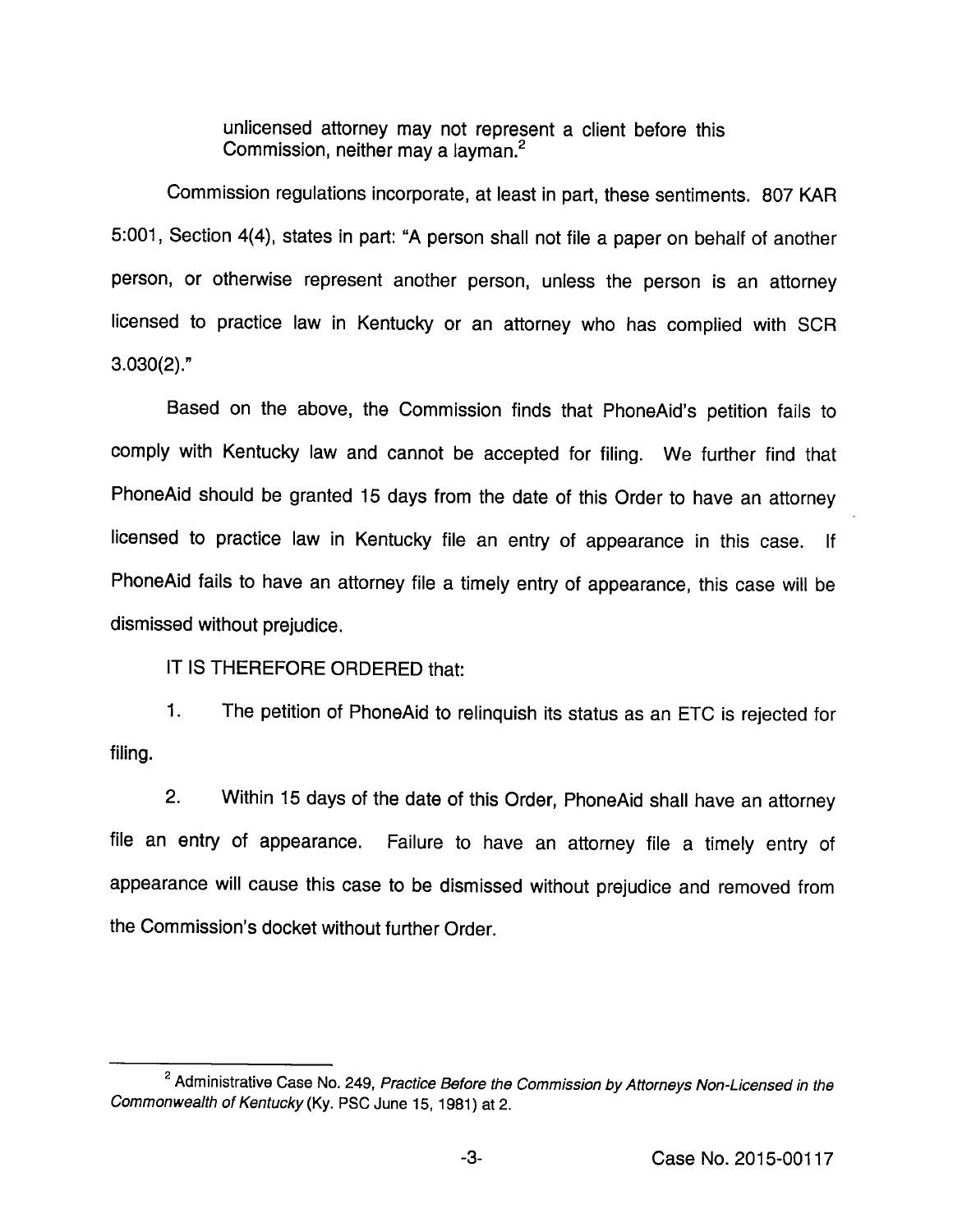By the Commission



**ATTEST:** Executive Director

Case No. 2015-00117